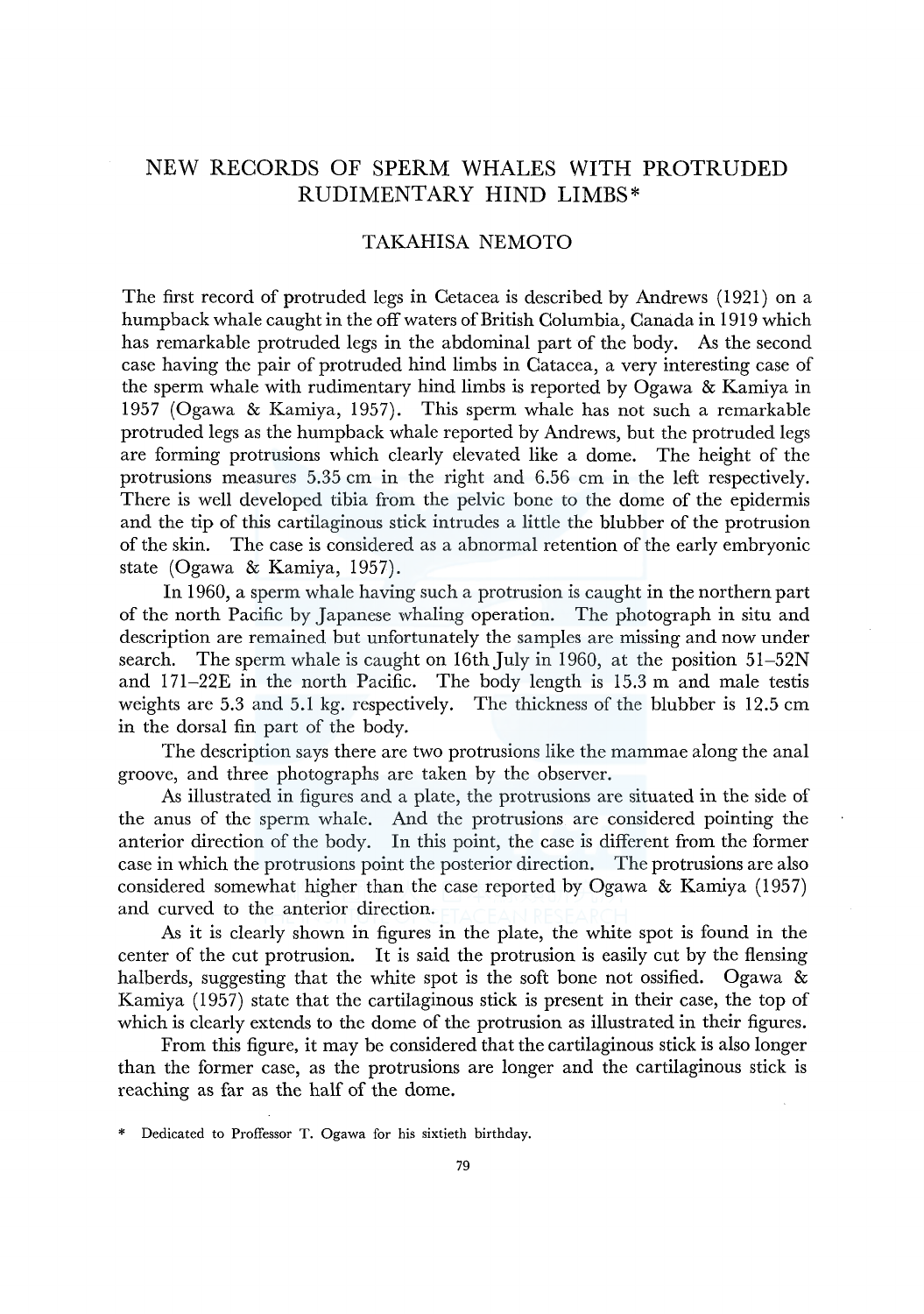## 80 T. NEMOTO

Another Japanese record is only remained in the biological record of the whales caught and there is a few suspect to the case. This sperm whale is caught at the position 51-07N and 179-29E on 5th July in 1956. The testis weights of which are 5.5 and 6.0 kg respectively and sexually mature. The blubber thickness is 13.0 cm and is moderate for the size of the whale.

Although the specimens and the photograph have not been remained, the note clearly shows the protuberances like mammae along the anus, and it is considered this would be enough to be described as the third case of the sperm whale with rudimentary hind limbs. The aspect of the protuberance is considered the same as the said case, although no detailed description is remained. Further it is considered the case is the heighest one among three cases in those sperm whales. Above two cases are reported from the Japanese whaling expeditions in the Bering sea and the adjacent waters to Aleutian Islands, where only male sperm whales are the main constituents of the total sperm whale catch. From 1954 to 1961, some 12761 sperm whales have been caught by the Japanese whaling operations, so the percentage of the occurrence of the sperm whale with rudimentary hind limbs may be about 0.02 for the total catch in the Bering sea and the northern part of the north Pacific.



Fig. I. Position of the proturded rudimentary hind limb in situ in the male sperm whale.



Fig. 2. Shape and position of the protrusion in the side of the auns. An arrow shows the anterior direction.

In the Japanese news paper,' the Mainichi' dated 18th May in 1959, a sperm whale with protruded rudimentary hind limbs is reported by AP Kyodo.

This record is based on the broadcast from Moscow and it is said that the one sperm whale has the legs like the other mammals in the abdominal part of the body. In the legs, there exist bones by examination using the X ray. The detail of the case is not clear, however, it is considered the sperm whale has protruded